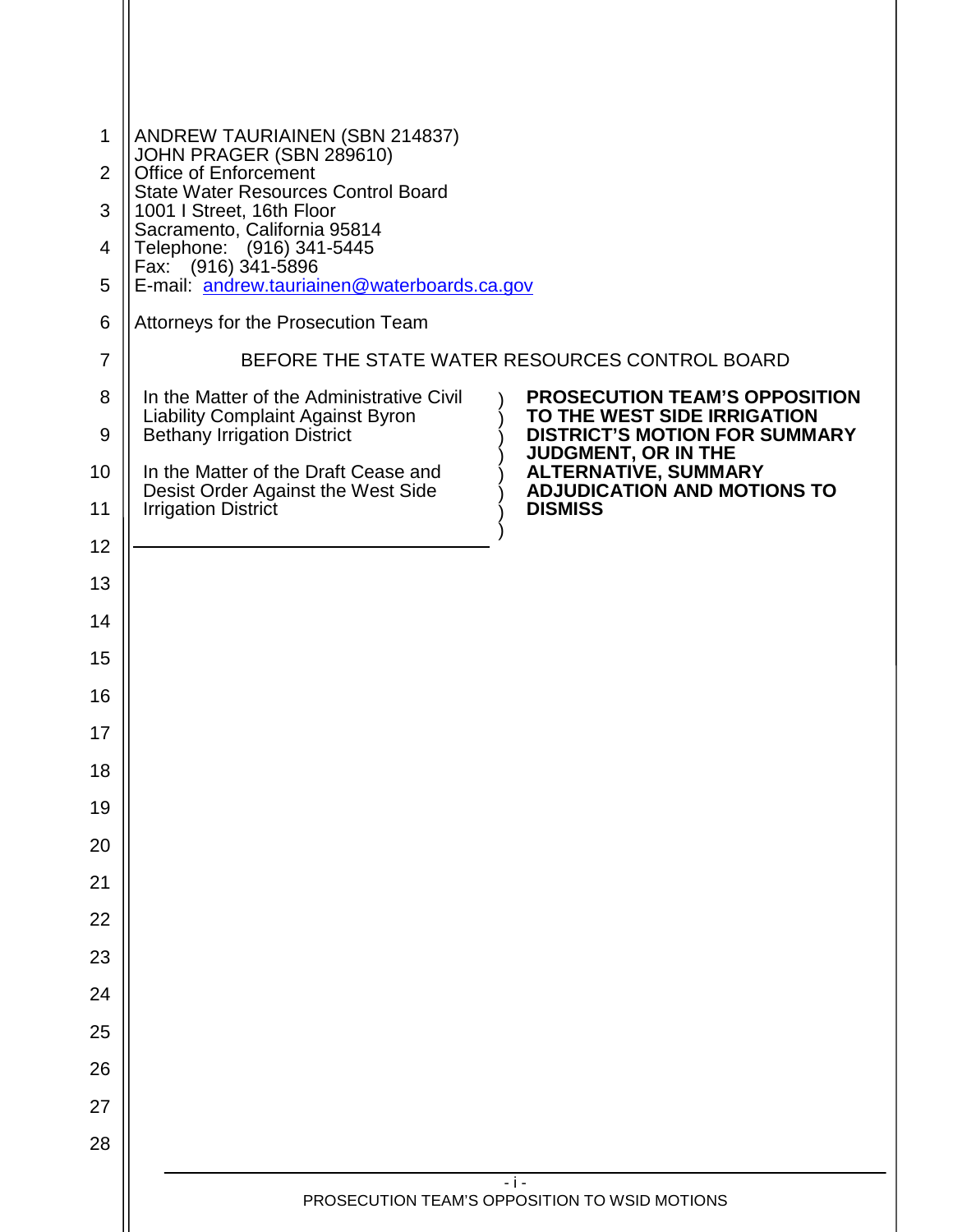| 1              | <b>Table of Contents</b>                                                                                                                                       |
|----------------|----------------------------------------------------------------------------------------------------------------------------------------------------------------|
| $\overline{2}$ | I.                                                                                                                                                             |
| 3              |                                                                                                                                                                |
| 4              |                                                                                                                                                                |
| 5              | B. The State Water Board's 2014 and 2015 Unavailability Notices apply to License                                                                               |
| 6              | C. WSID's agreements with the City of Tracy to divert treated wastewater from the Old                                                                          |
| 7              |                                                                                                                                                                |
| 8              | D. WSID's reported water use in 2014 and 2015 after receipt of the Unavailability                                                                              |
| 9              |                                                                                                                                                                |
| 10             |                                                                                                                                                                |
| 11             | B. Dismissal standard for WSID's alleged due process violations and alleged creation                                                                           |
| 12             |                                                                                                                                                                |
| 13             |                                                                                                                                                                |
| 14             |                                                                                                                                                                |
| 15             |                                                                                                                                                                |
| 16             | 2. The City of Tracy wastewater agreements are subject to Water Code section<br>1210; the Prosecution Team, rather than WSID, is entitled to summary judgment8 |
| 17<br>18       | 3. Certain diversions of tailwater from the Bethany Drain were unauthorized, and                                                                               |
| 19             | 4. WSID has not submitted sufficient evidence to support its summary judgment                                                                                  |
| 20             | B. WSID provides no evidence of violations of the separation of functions or ex parte                                                                          |
| 21             | rules to warrant dismissing this proceeding on due process grounds 12                                                                                          |
| 22             | 1. WSID fails to establish any actual bias by Hearing Officer Spivy-Weber that                                                                                 |
| 23             | 2. WSID fails to demonstrate the existence of particular circumstances creating an                                                                             |
| 24             | unacceptable risk of bias on the part of Hearing Officer Spivy-Weber13<br>a) The Board has maintained the proper separation of functions during this           |
| 25             | b) There have been no impermissible ex parte communications15                                                                                                  |
| 26             | C. The drought water availability analysis is evidence of a fact, and is not an                                                                                |
| 27             |                                                                                                                                                                |
| 28             |                                                                                                                                                                |
|                | $-$ ii $-$<br>PROSECUTION TEAM'S OPPOSITION TO WSID MOTIONS                                                                                                    |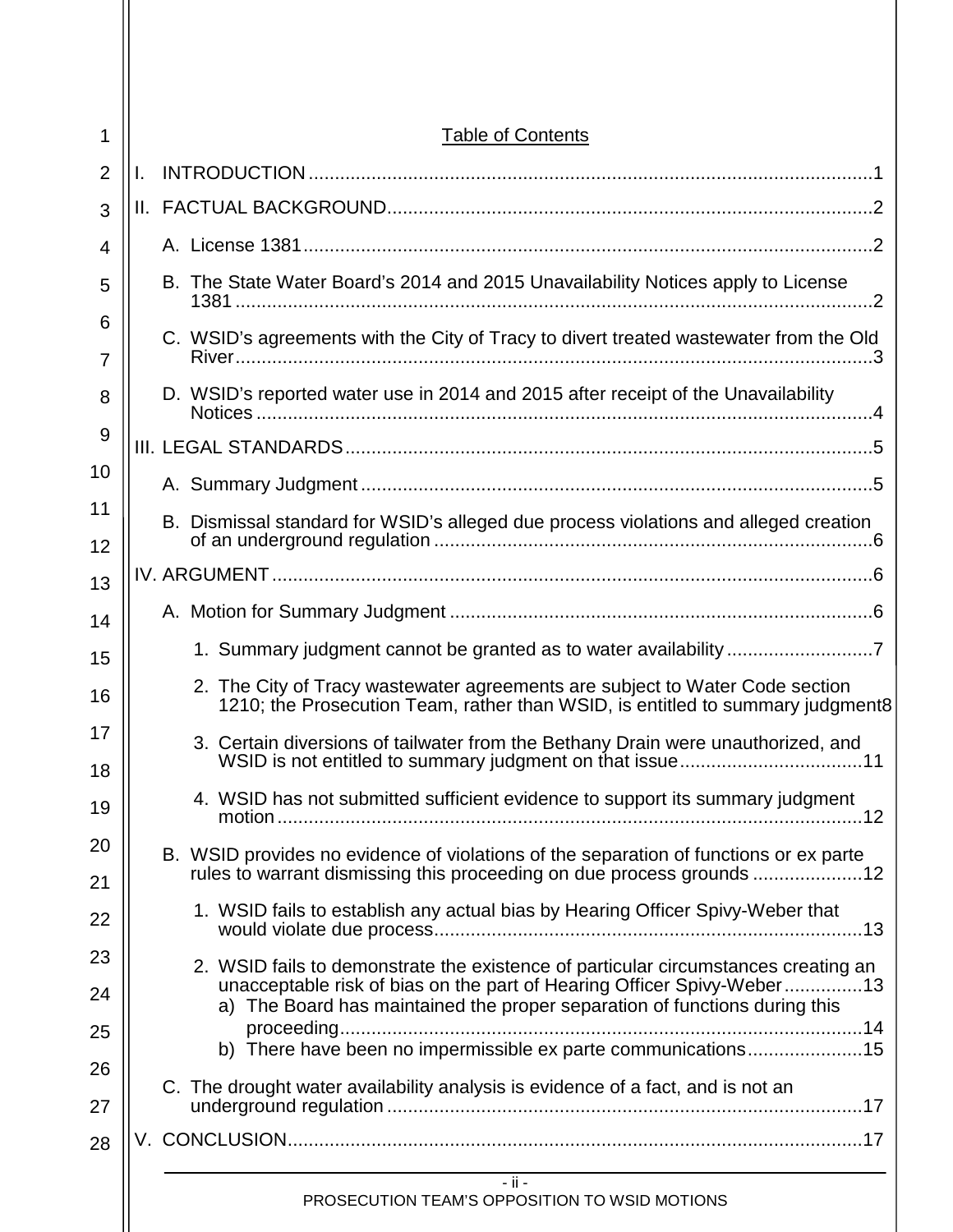| 1                   | <b>Table of Authorities</b>                                            |
|---------------------|------------------------------------------------------------------------|
| $\overline{2}$      | <b>CASES</b><br><b>PAGE</b>                                            |
| 3<br>$\overline{4}$ | Aguilar v. Atlantic Richfield Co.                                      |
| 5                   | Kenneally v. Lungren                                                   |
| 6<br>$\overline{7}$ | Morongo Band of Mission Indians v. State Water Resources Control Board |
| 8<br>9              | Nasha v. City of Los Angeles                                           |
| 10                  | Nightlife Partners, Ltd. v. City of Beverly Hills                      |
| 11<br>12            | Quintero v. City of Santa Ana                                          |
| 13<br>14            | Simpson Strong-Tie Company, Inc. v. Gore                               |
| 15                  | <b>STATUTES</b>                                                        |
| 16                  | <b>Code of Civil Procedure</b>                                         |
| 17<br>18<br>19      | Government Code                                                        |
| 20                  | <b>Water Code</b>                                                      |
| 21                  | § 1202.                                                                |
| 22                  |                                                                        |
| 23<br>24            |                                                                        |
| 25                  |                                                                        |
| 26                  |                                                                        |
| 27                  |                                                                        |
| 28                  |                                                                        |
|                     | $-$ iii $-$<br>PROSECUTION TEAM'S OPPOSITION TO WSID MOTIONS           |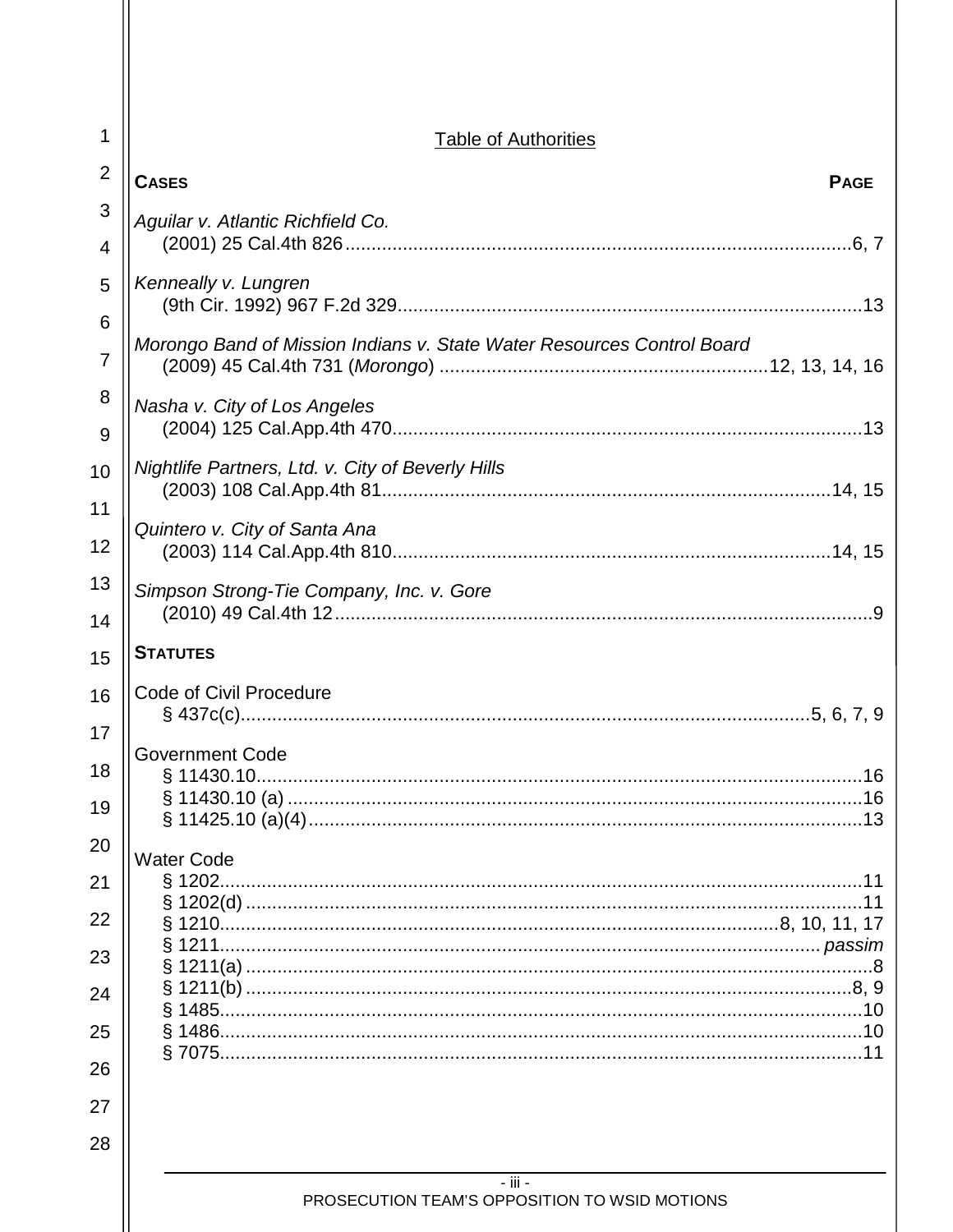## 1 2

3

4

## <span id="page-3-0"></span>**I. INTRODUCTION**

The West Side Irrigation District's (WSID's) Motion For Summary Judgment, Or In the Alternative, Summary Adjudication; Motion to Dismiss Based Upon Violation of Due Process; Motion to Dismiss-Method of Determining Water Availability Is an Unlawful Underground Regulation (Motion), dated February 3, 2016, must be denied as to all points, except for one point on which the Prosecution Team should be granted summary judgment. WSID is not entitled to summary judgment as to the sufficiency of water in 2015 to support diversions under WSID's License 1381 (Motion, Part III.A, at pp. 5:4-10), and as to the basis of right for WSID's diversions of tailwater from the Bethany Drain (Motion, Part III.C, at pp. 8:17-10:26), because there are disputed issues of key material facts on both points.

The Prosecution Team should be granted summary judgment concerning WSID's use and potential use of the City of Tracy's wastewater, because the City did not file a wastewater change petition under Water Code section 1211 and obtain State Water Board approval to sell the wastewater to WSID. In addition, neither the City nor WSID has a valid claim of right to divert the wastewater once it has been discharged into the Old River. There are no disputed issues of material fact as to this issue, and summary judgment should be granted to the Prosecution Team. (Motion, Part III.B, at pp. 5:11-8:14.)

The Hearing Officer should reject WSID's motions to dismiss because they lack merit. WSID first moves to dismiss on the basis that having Hearing Officer Spivy-Weber hear this matter would violate its due process rights, but WSID fails to show either actual bias on Ms. Spivy-Weber's part, or the requisite intolerable risk of bias based on the circumstances, to warrant dismissal on due process grounds. Accordingly, WSID's motion to dismiss for violation of due process should be denied.

28 WSID incorporates the legal arguments and assertions raised by Byron-Bethany Irrigation District (BBID) and alleges that the process State Water Board staff used to conclude that water was unavailable to WSID was a regulation, unlawfully adopted and violative of the Administrative Procedures Act (APA). That argument is unavailing because staff's factual water unavailability determination does not meet any of the elements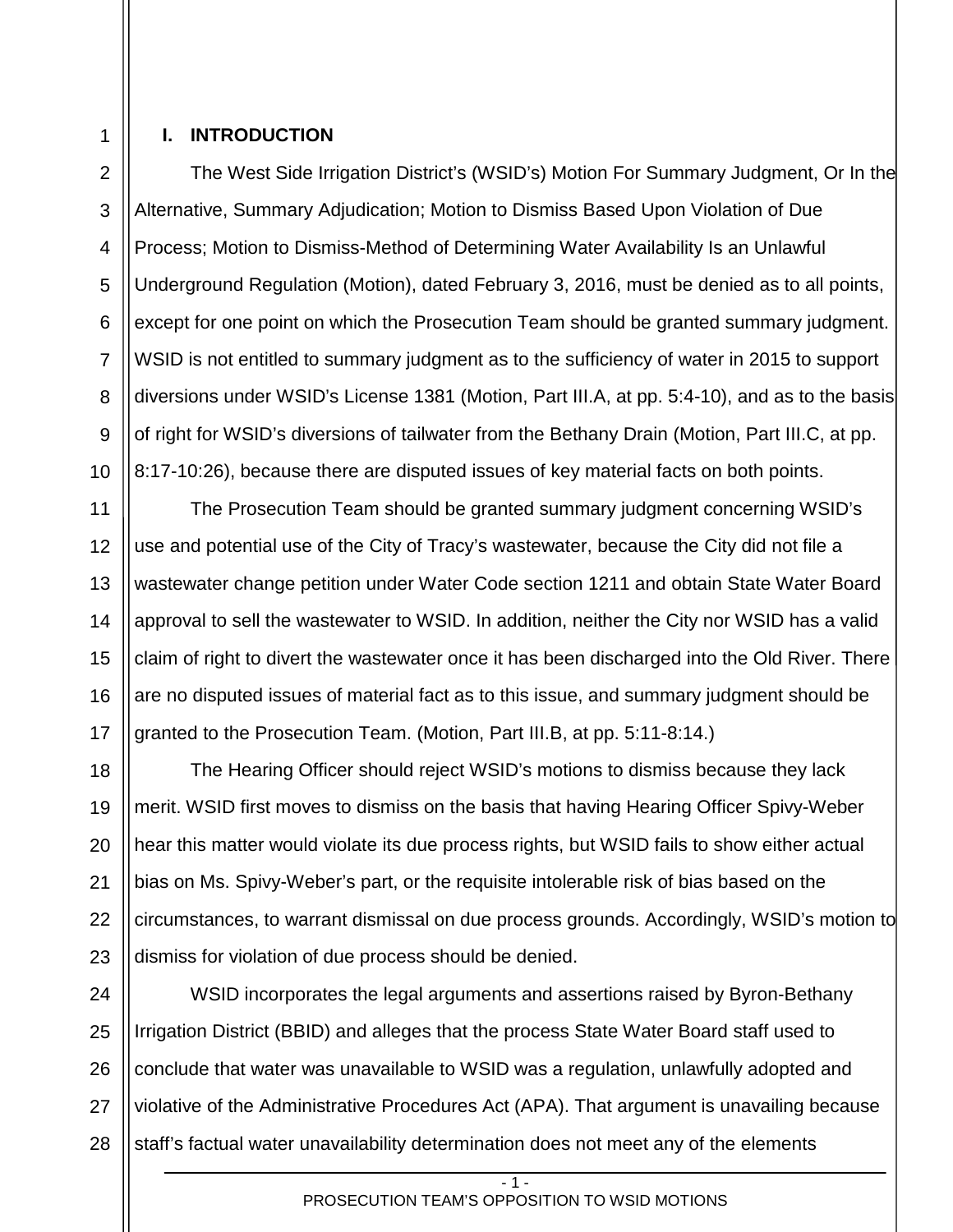1 2 necessary to establish that it is a regulation subject to the APA. WSID's motion to dismiss alleging an underground regulation also should be denied.

## <span id="page-4-1"></span><span id="page-4-0"></span>**II. FACTUAL BACKGROUND**

## **A. License 1381**

5 6 7 8 9 10 11 WSID holds water right License 1381, originally issued on September 29, 1933, and amended on August 19, 2010. License 1381 has a priority date of April 17, 1916, and authorizes the direct diversion of 82.5 cubic-feet-per-second (cfs) of water from the Old River in San Joaquin County from (1) April 1 October 31 of each year for irrigation, and (2) from April 1 to October 31 of each year for municipal, domestic and industrial uses. WSID does not hold or claim any other appropriative or riparian rights. (WR-13 at p. 2, WR-112, WR-113, WR-114.) The Prosecution Team and WSID do not dispute these facts.

# <span id="page-4-2"></span>12

13

14

15

16

17

18

19

20

21

22

23

24

25

26

3

4

## **B. The State Water Board's 2014 and 2015 Unavailability Notices apply to License 1381**

On May 27, 2014, the State Water Board staff issued an Unavailability Notice for those diverting water in the Sacramento and San Joaquin Watershed with a post-1914 appropriative right. (2014 Unavailability Notice). The 2014 Unavailability Notice applied to License 1381, meaning that no water was available to serve License 1381, and the conditions of unavailability remained in place until November, 2014. (WR-13 at pp. 2-3; WR-26, WR-27, WR-28.) The Prosecution Team and WSID dispute the staff determinations regarding the availability of water in 2014.

On May 1, 2015, State Water Board staff again issued an Unavailability Notice of water for those diverting water in the Sacramento and San Joaquin River Watershed with a post-1914 appropriate right. (May 2015 Unavailability Notice.) (WR-13 at p. 4, WR-35.) The May 2015 Unavailability Notice applied to License 1381, meaning that no water was available to serve License 1381, and conditions of unavailability remained in place until November, 2015. (WR-44 and WR-45.) The Prosecution Team and WSID dispute the staff determinations regarding the availability of water for License 1381 after May 1, 2015.

> $-2 -$ PROSECUTION TEAM'S OPPOSITION TO WSID MOTIONS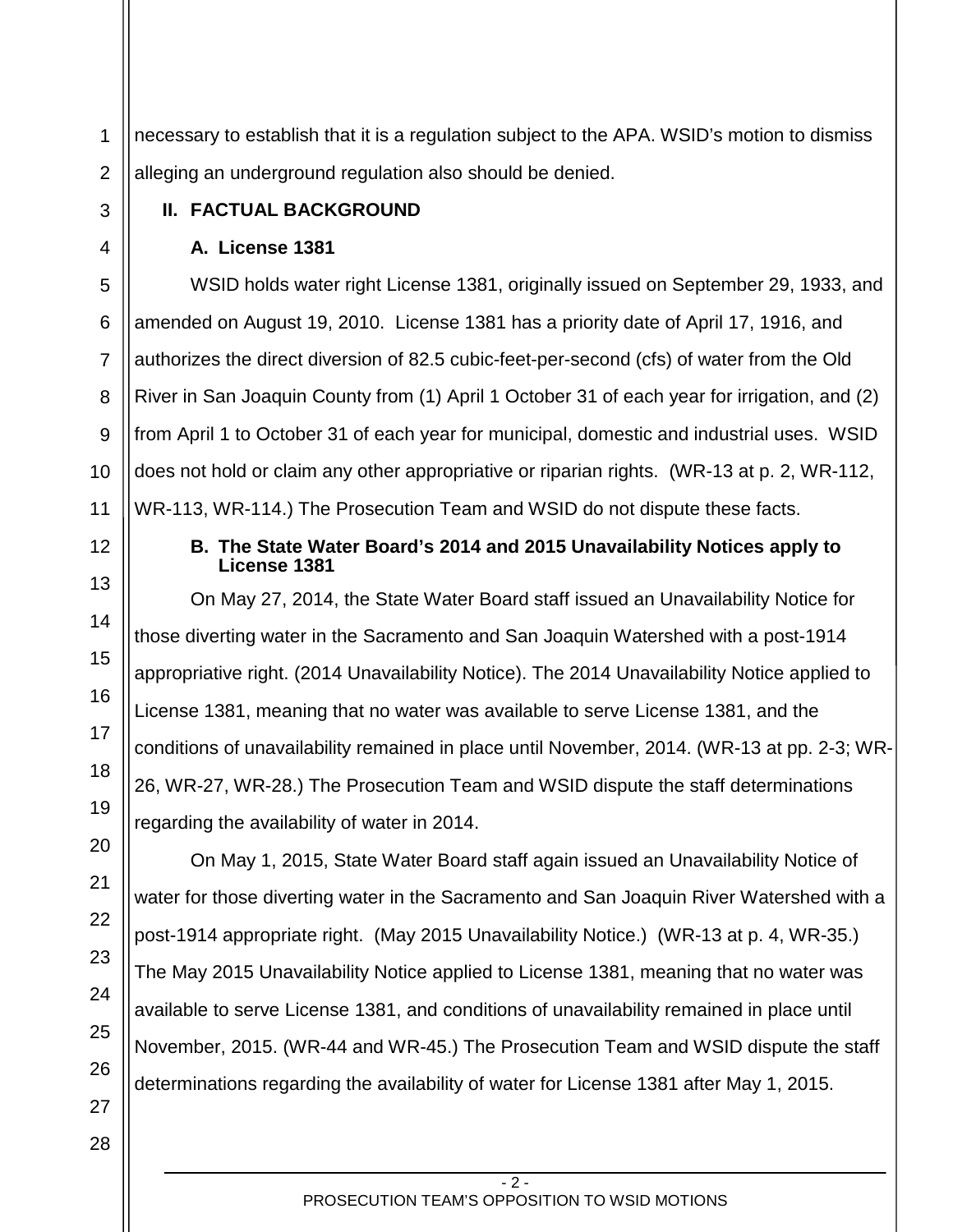On June 12, 2015, State Water Board staff issued an Unavailability Notice for those diverting water from the Sacramento and San Joaquin River watersheds and Delta with pre-1914 appropriative claims commencing on or after 1903. (June 2015 Unavailability Notice.) (WR-13 at 5, WR-39.) These conditions applied to Banta-Carbona Irrigation District's Statement 000495, and remained in place until September, 2015. (WR-141 [Banta-Carbona S000495]; WR-43.) The Prosecution Team and WSID dispute the staff determinations regarding the availability of water for Statement 495 after May 1, 2015.

Water Board staff conducted an exhaustive water availability and demand analysis before issuing the Unavailability Notices. (See WR-7 at pp. 1-4, WR-9, WR-11, WR-209, WR-210, WR-211, WR-213, et al.) Water quality is included in staff's water availability and demand analysis, particularly as to whether water is of sufficient quality to meet beneficial uses such as crop irrigation. (WR-7 at pp. 12-13, WR-213 [passim].) These are among the central disputed issues of these proceedings.

1

2

3

4

5

6

7

8

9

### <span id="page-5-0"></span>**C. WSID's agreements with the City of Tracy to divert treated wastewater from the Old River**

The City of Tracy operates a wastewater treatment plant (WWTP) and discharges treated wastewater effluent into the Old River at a point that is upstream from WSID's point of diversion under License 1381. (WR-13 at p. 3, WR-184.) In 2014 the City discharged approximately 9 million gallons of wastewater per day into the Old River, which is equivalent to 14 cfs on a substantially continuous basis. (*Id.*) The Prosecution Team and WSID do not dispute these facts.

In May 2014, the City entered into an agreement with WSID for the sale of treated effluent from the City's wastewater treatment plant (2014 Agreement.) (WR-13 at p. 3, WR-136, WR-167.) The 2014 Agreement provides that WSID may divert all of the City's wastewater discharges from April 1, 2014 through October 31, 2014, and must provide written notice of its intent to divert wastewater under the Agreement. (*Id.*) Before entering into the 2014 Agreement the City had abandoned its wastewater discharges into the Old River, and the City does not hold an appropriative water right to divert water, including its

> $-3 -$ PROSECUTION TEAM'S OPPOSITION TO WSID MOTIONS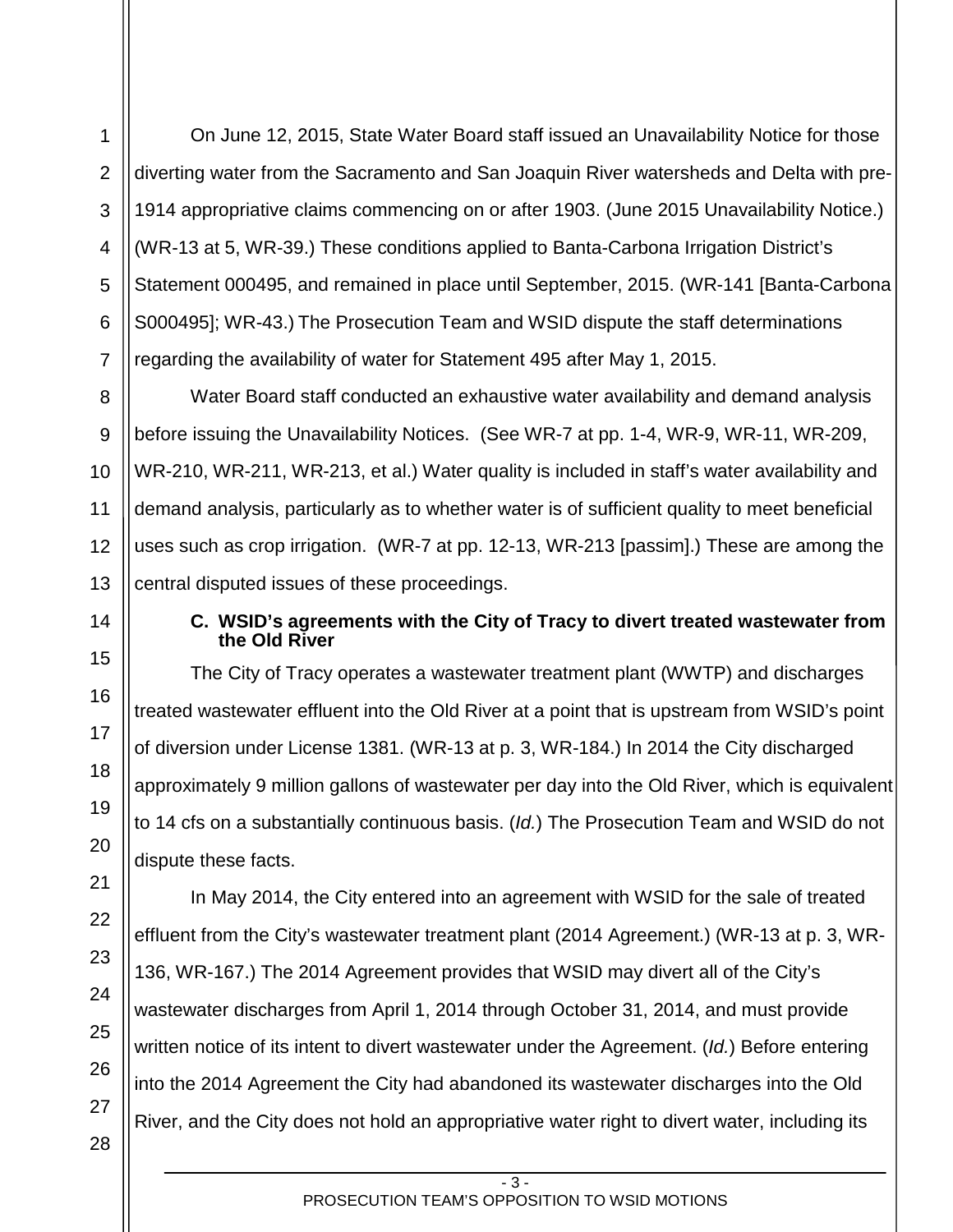1 2 discharged wastewater, from the Old River. (WR-7 at 14-15, WR-13 at p. 4.) The Prosecution Team and WSID do not dispute these facts.

In March 2015, the City of Tracy and WSID again entered into an agreement for the sale of the City's of treated wastewater effluent to WSID (2015 Agreement.) (WR-13 at p. 5, WR-139.) The 2015 Agreement is substantially similar to the 2014 Agreement, and provides that WSID may divert all of the City's wastewater discharges from April 1, 2015 through October 31, 2015. (*Id.*) On July 8, 2015, the City terminated the 2015 Agreement with WSID. (WR-13 at 5, WR-144.) The Prosecution Team and WSID do not dispute these facts.

The City did not submit a wastewater change petition to the State Water Board under Water Code section 1211 for either the 2014 Agreement or the 2015 Agreement. (WR-13 at pp. 3, 5.) The Prosecution Team and WSID do not dispute these facts.

## <span id="page-6-0"></span>**D. WSID's reported water use in 2014 and 2015 after receipt of the Unavailability Notices**

WSID admits the following facts through its Subpoena response, and the Prosecution Team does not dispute them:

WSID continued to divert water from the Old River in 2014 after the State Water Board had issued the 2014 Unavailability Notice, and also in 2015 after the 2015 Water Unavailability Notice was issued. (WR-13 at pp. 2-6.) In 2014 WSID purchased all of the City's treated wastewater (2,736.31 acre-feet) that was discharged into the Old River between June 15, 2014 to September 24, 2014. (WR-13 at p. 3, WR-143.) Between June and September 2014, WSID diverted at least 1,278.39 acre-feet of the City's wastewater discharges. (WR-13 at p. 3, WR-138.)

From May 1 to May 13, 2015, WSID diverted at least 735.51 acre-feet of water from the Old River under License 1381 though, as outlined in the May 2015 Unavailability Notice, there was no water available to serve License 1381. (WR-13 at p. 4, WR-135, WR-139.) WSID apparently did not divert any wastewater from the City of Tracy under the 2015 Agreement. (WR-14 at 5.) WSID did divert water based on a "temporary pumping right

> $- 4 -$ PROSECUTION TEAM'S OPPOSITION TO WSID MOTIONS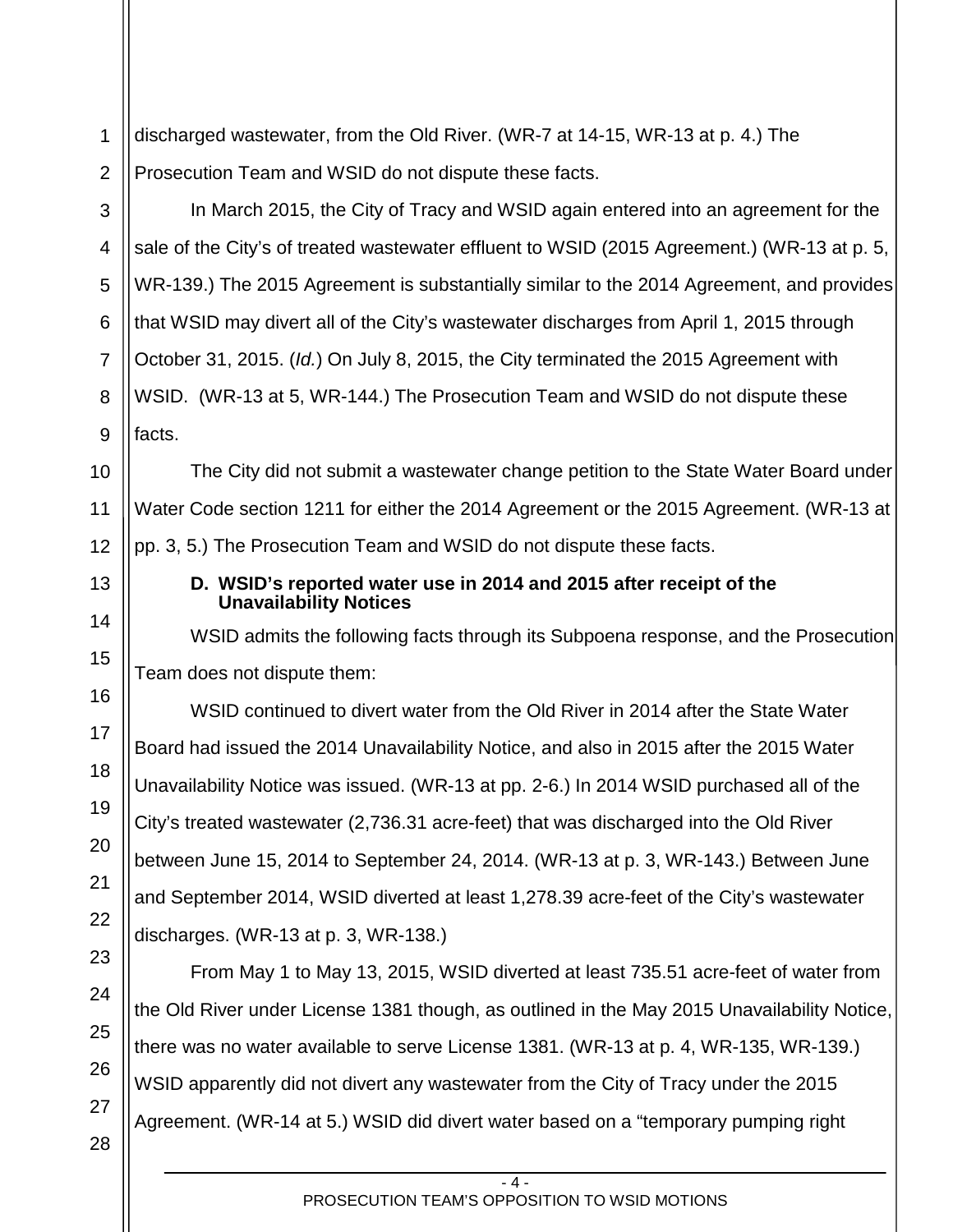1 2 3 4 5 6 7 8 assignment" it obtained from the Banta Carbona Irrigation District (BCID), where BCID claims a pre-1914 appropriative right with a priority date of 1912 for the diversion of approximately 200 cfs form the San Joaquin River under Statement 000495 (S000495). (WR-13 at p. 5, WR-141, WR-142.) The June 2015 Unavailability Notice applied to BCID's S000495, but WSID continued to divert water under its agreement with BCID between June 17 and June 27, 2015, when State Board Board staff had determined there was no water available to serve S000495. (WR-13 at p. 5, WR-43, WR-142.) The total amount diverted was 85.08 acre-feet according to WSID's records. (WR-13 at pp. 5-6, WR-135 at p. 5.)

9 10 11 12 13 14 15 16 17 Finally, in 2015 WSID also diverted tailwater and accretion flows from a drain on its property called the Bethany Drain. (WR-13 at 6, WR-134, WR-135 at p. 8.) From May through October 2015, WSID claims it diverted 2459.41 acre-feet of tailwater and accretions from the Bethany Drain. The Bethany Drain collects water from a variety of sources, including tailwater from WSID's irrigation, water collected in WSID's tile drains, drainage from the City of Tracy, and irrigation tailwater from neighboring districts. WSID and the Prosecution Team dispute the sources and ownership of water in the Bethany Drain. Water discharged from the Bethany Drain commingles with water in the Old River. (WR-7 at pp. 11-12, WR-13 at p. 6, WR-135 at p. 8.)

## <span id="page-7-1"></span><span id="page-7-0"></span>**III. LEGAL STANDARDS**

18

19

20

21

22

23

## **A. Summary Judgment**

A motion for summary judgment cannot be granted if there are disputed issues of material fact. (Cal. Code Civ. Proc. § 437c(c).) Rather, summary judgment is only proper "if all the papers submitted show that there is no triable issue as to any material fact and that the moving party is entitled to judgment as a matter of law." (*Id*.)

24 25 26 27 28 A defendant moving for summary judgment has the initial burden of proving that a cause of action has no merit. (*Id* at § 437c(p).) Only if a defendant meets this initial burden does the burden then shift to the opposing party "to show that a triable issue of one or more material facts exists as to that cause of action." (*Id* at § 437c(p)(2).) Moreover, "from commencement to conclusion, the party moving for summary judgment bears the burden of

- 5 -

#### PROSECUTION TEAM'S OPPOSITION TO WSID MOTIONS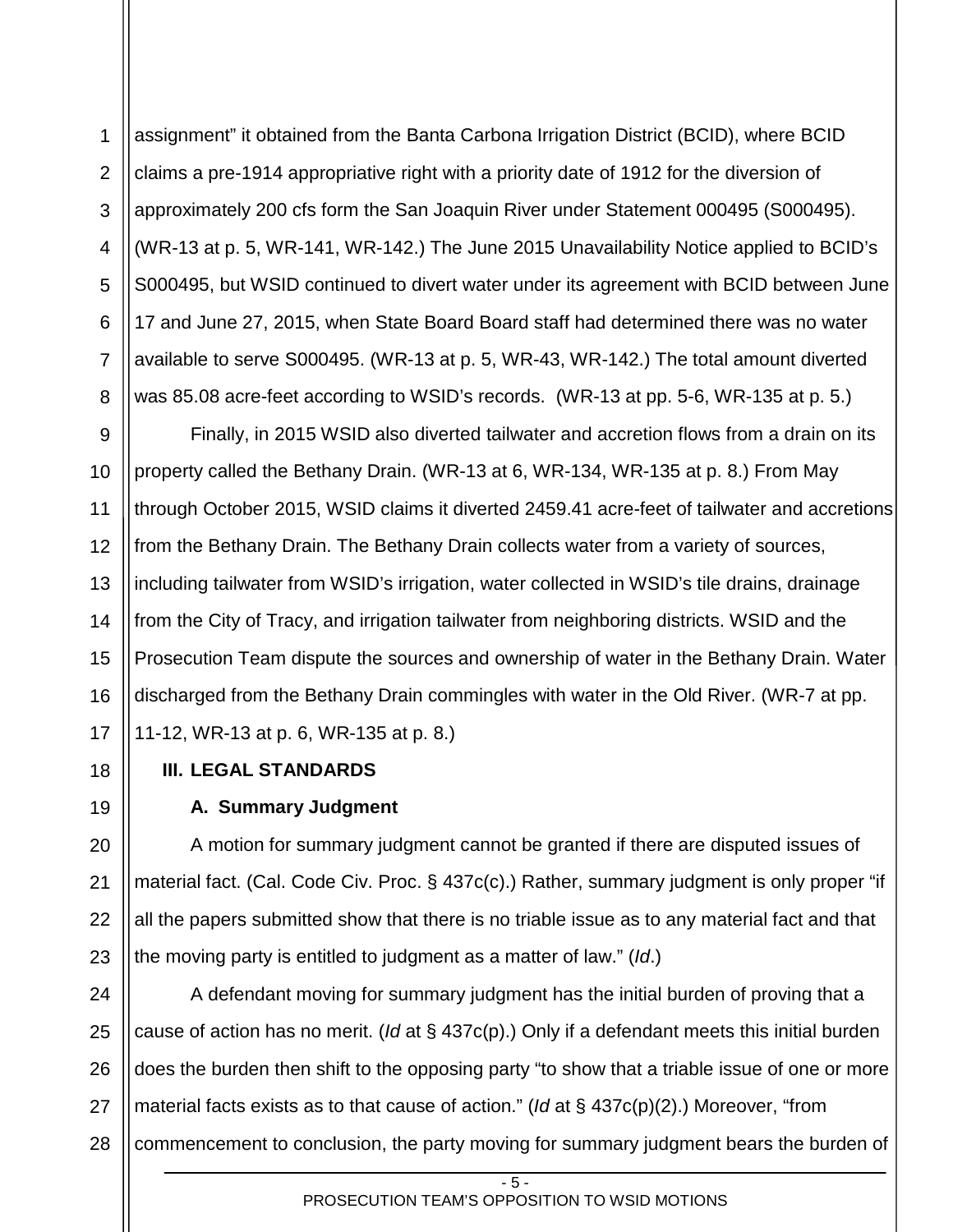1 2 persuasion that there is no triable issue of material fact and that he is entitled to judgment as a matter of law." (*Aguilar v. Atlantic Richfield Co.* (2001) 25 Cal.4th 826, 850.)

In ruling on a summary judgment motion, the court or hearing officer must view all evidence, and all inferences reasonably drawn from the evidence, in the light most favorable to the non-moving party. (*Id.* at p. 843.) When a triable issue of fact exists, summary judgment must be denied. (Cal. Code Civ. Proc. § 437c(c).)

California Code of Civil Procedure section 437c also provides that a party may move for summary adjudication "as to one or more causes of action within an action, one or more affirmative defenses, one or more claims for damages, or one or more issues of duty." (*Id* at § 437c(f).) A motion for summary adjudication may only be granted if it "completely disposes of a cause of action." (*Id.*)

## <span id="page-8-0"></span>**B. Dismissal standard for WSID's alleged due process violations and alleged creation of an underground regulation**

A "motion to dismiss" is a nonstatutory motion, i.e., not specifically authorized by the Code of Civil Procedure except in certain limited circumstances not relevant here. (Cal. Prac. Guide, Civil Procedure Before Trial, § 7:370.) When courts exercise their inherent judicial power to hear such pleadings denominated as a motion to dismiss, they typically apply procedural rules and standards applicable to demurrers. (Id. § 7:376.) Thus, motions to dismiss should be confined to the matters appearing on the face of the draft CDO or of which the hearing officer can take judicial notice. (*Id*.)

## <span id="page-8-2"></span><span id="page-8-1"></span>**IV. ARGUMENT**

## **A. Motion for Summary Judgment**

Parts III.A and III.C of WSID's summary judgment motion must be denied because there are disputed issues of material fact concerning the basis of the draft cease and desist order that is the subject of this proceeding, as noted in the Prosecution Team's Response to WSID's Separate Statement of Facts, filed concurrently herewith. The Prosecution Team is entitled to summary judgment on Part III.B of WSID's Motion, regarding improper use of the City of Tracy's wastewater, because the City did not comply with Water Code section 1211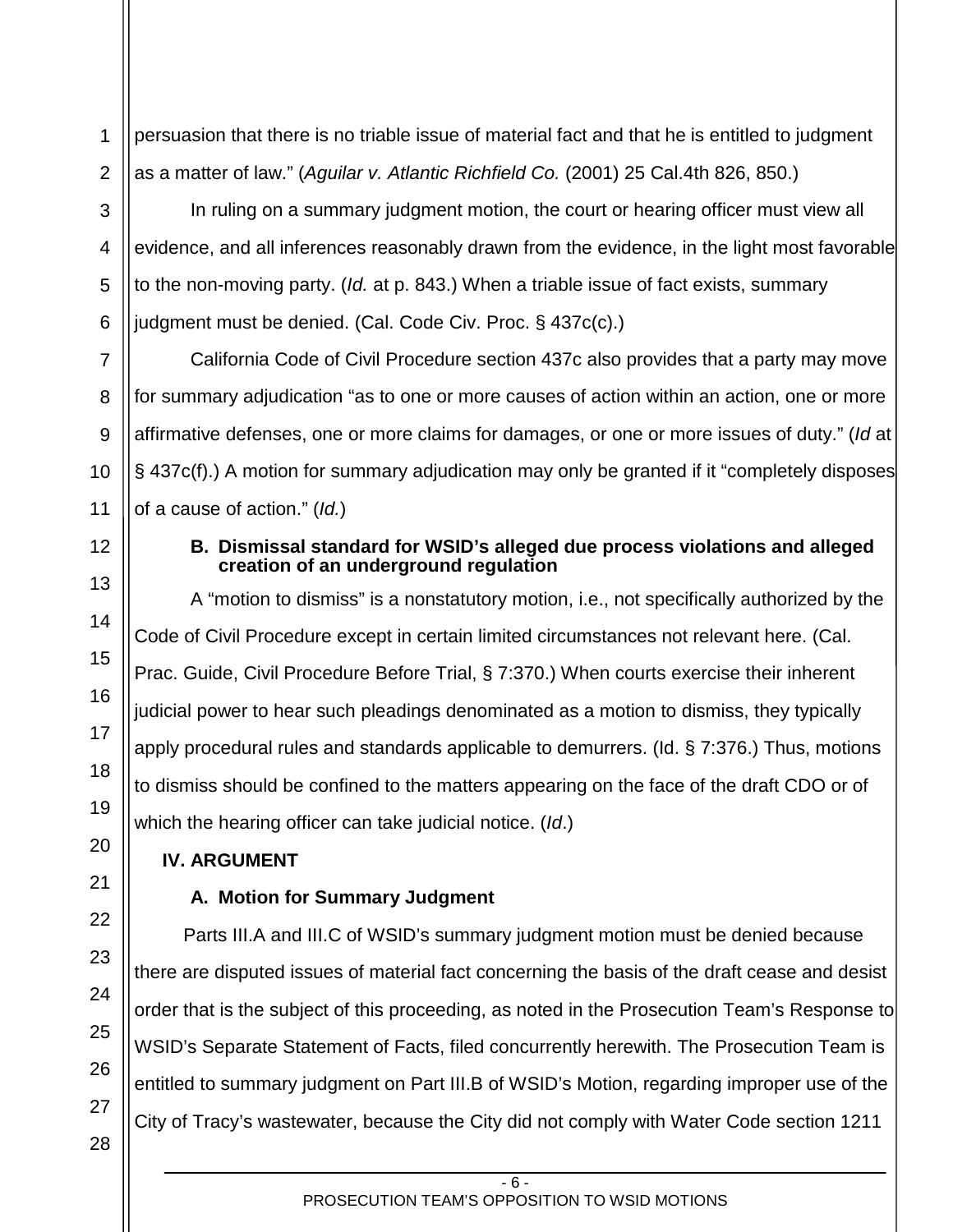1 2 before selling the water to WSID, and because neither WSID nor the City has a valid basis of right to use the wastewater.

<span id="page-9-0"></span>3

### **1. Summary judgment cannot be granted as to water availability**

4 5 6 7 8 9 10 11 12 13 14 15 WSID's motion for summary judgment regarding water availability is completely without merit. (Motion, Part III.A, at p. 5:4-5:10.) There are many significant disputed issues of material fact between the parties about the drought water availability analysis State Water Board staff conducted before issuing the Unavailability Notices. (See, e.g., Prosecution Team's Response to WSID's Separate Statement of Facts ¶¶ 8, 10, 13, 15, 16, 39.) The Division's drought water availability analysis is the central contested issue of this proceeding, and the topic has been assigned its own hearing phase. The Prosecution Team disputes many of the "facts" WSID cites in its separate statement concerning water availability, and stands by the analysis Board staff performed in determining whether there was sufficient water to serve License 1381 and other holders of post-1914 appropriative rights to water in the Sacramento River and Sacramento-San Joaquin Delta watershed. (WR-7 at pp. 1-4, WR-9, WR-11, WR-209, WR-210, WR-211, WR-213, et al.)

16 17 18 19 20 21 22 23 24 25 26 WSID's central argument on this point is that WSID is entitled to divert Sacramento River water. (Motion, p. 5:5-11.) This ignores key facts, namely, that License 1381 does not rely and is not contingent upon availability of water from the Sacramento River (see, e.g., Rebuttal Testimony of Katherine Mrowka, WR-209). In addition, the State Water Board has found that diverters in the southern Delta have rights only to San Joaquin River water, because under natural conditions Sacramento River water would not likely reach these areas. (State Water Board Order 89-08 [WR-236], p. 24.) A glaring omission in WSID's argument is that, absent Project releases during extreme conditions such as those present in 2015, the water at WSID's diversion point would not be suitable for beneficial uses such as irrigation very early in the season. (See, e.g., WR-213, p. 31.) In such times, there can be no water available to serve License 1381.

28 Because the parties dispute water availability in 2015, WSID's motion for summary judgment must be denied. (Cal. Code Civ. Proc. § 437c(c); *Aguilar*, 25 Cal.4th at 850.)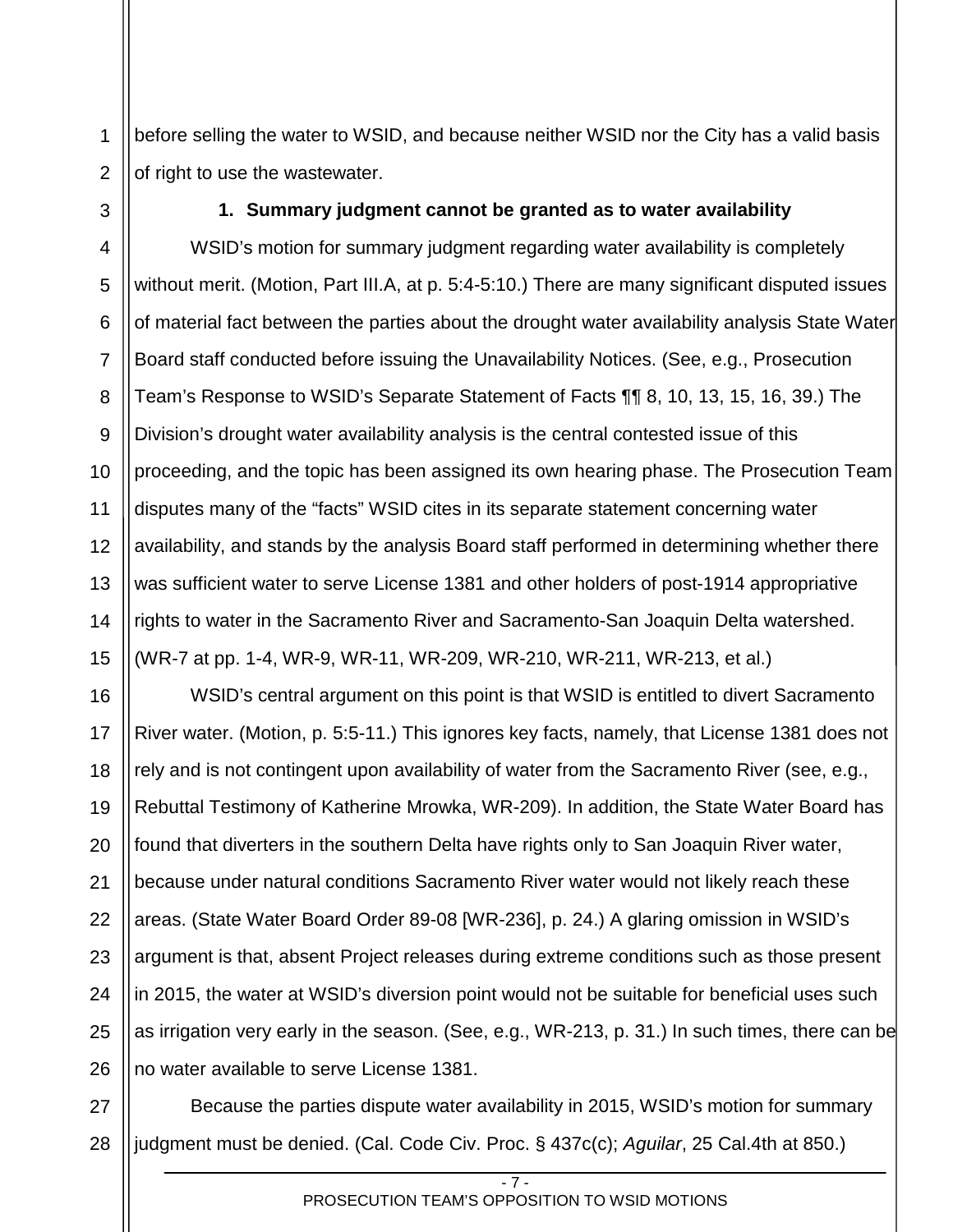<span id="page-10-0"></span>

1

2

3

4

5

6

7

8

9

10

11

12

13

14

15

<span id="page-10-1"></span>27

28

## **2. The City of Tracy wastewater agreements are subject to Water Code section 1210; the Prosecution Team is entitled to summary judgment**

Summary judgment should be granted to the Prosecution Team on WSID's diversion of the City's wastewater because the undisputed facts show that the City failed to obtain State Board approval under Water Code section 1211, and because neither WSID nor the City has the right to use the wastewater once the City discharges it into the Old River. (WSID's Motion, Part III.B, at pp. 5:11-8:14.) WSID admits that it diverted the City's wastewater in 2014 after the 2014 Unavailability Notice was issued. (See, WR-7 at pp. 13- 15, WR-13 at pp. 3, 5.) WSID entered into a similar agreement in 2015, but the City cancelled that agreement prior to WSID's commencement of diversions. (WR-13 at p. 5.)

WSID admits that neither it nor the City submitted a wastewater change petition to the State Board under section 1211 for WSID to divert the wastewater. (WSID Motion, at pp. 6:5-23.) WSID also admits that it does not have a separate appropriative right to the wastewater.<sup>[1](#page-10-1)</sup> (*Id.* at pp. 6:24-8:14.) But WSID asserts that, as a matter of law, no change petition under section 1211 was needed and that a separate water right was not required to divert the wastewater. (*Id.*) WSID is wrong on both points.

16 17 18 19 20 21 22 23 The City was obligated to obtain State Board approval of a change petition under section 1211 before selling the wastewater to WSID. Water Code section 1211(a) applies to treated waste water and states, "Prior to making any change in the point of discharge, place of use, or purpose of use of treated wastewater, the owner of any wastewater treatment plant shall obtain approval of the board for that change." (Water Code § 1211(a).) The City's sale of wastewater to WSID changes both the place and purpose of use because the City previously abandoned the wastewater in the Old River where the water was available for appropriation according to priority. (WR-7 at pp. 13-15, WR-13 at pp. 3, 5.)

24 25 26 Water Code section 1211(b) limits section (a)'s application, stating "[s]ubdivision (a) does not apply to changes in the discharge or use of treated wastewater that do not result in decreasing the flow of any portion of a watercourse." (Water Code § 1211(b).) WSID initially

 <sup>1</sup> The Prosecution Team and WSID dispute whether WSID could rely on License 1381 for this purpose, but WSID's motion on this issues argues that no appropriative license is required at all for the wastewater agreements. This legal question is appropriate for summary judgment based on the undisputed facts.

 $\overline{R}$  -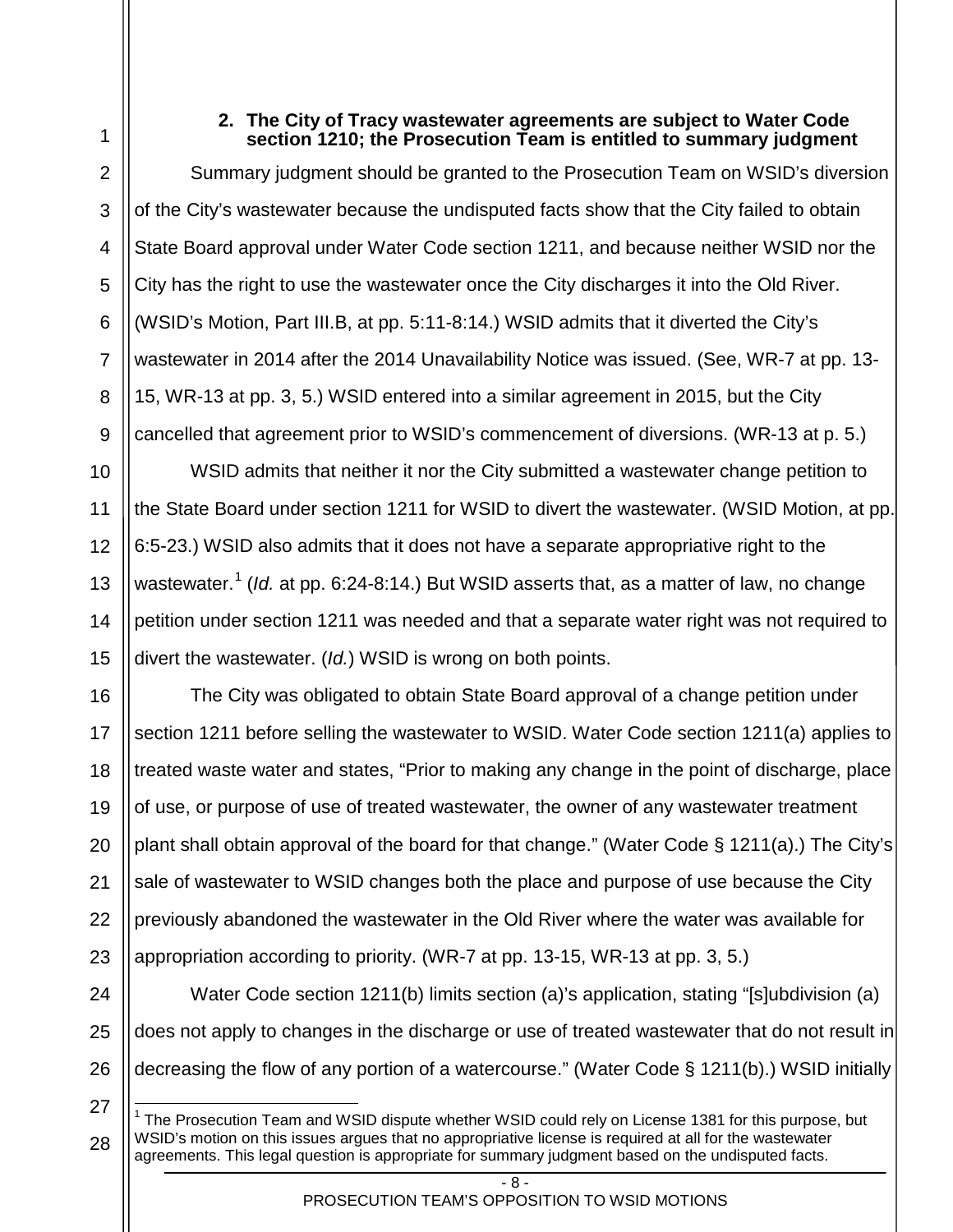1 2 3 4 5 6 7 8 9 claims that it is the Prosecution Team's burden to show that the exception does not apply, turning the burden of proof on its head. (*Simpson Strong-Tie Company, Inc. v. Gore* (2010) 49 Cal. $4^{\text{th}}$  12, 23-24 ["one who claims an exemption from a general statute has the burden of proving that he or she comes within the exemption" (internal citations and quotations omitted)].) WSID then offers as "proof" of the exception only the unsupported assertion WSID's pump operator did not visually observe any change in flows downstream of WSID's diversion in 2014. (Motion, at p. 6.) WSID also offers that, based on its expert's testimony, the diversion of Tracy's wastewater would cause no measureable decrease in flow or water levels downstream. (*Id*.)

10 11 12 13 14 15 16 17 18 19 Section 1211(b) does not apply to its diversion of the City's wastewater because WSID's diversion would necessarily reduce the flow of the Old River. (WR-7 at pp. 13-15, WR-13 at pp. 3, 5.) Further, WSID's diversion of the City's wastewater also diminishes the quality of the water available downstream, by reducing the overall quantity of fresh water available in Delta channels which, particularly in 2015, were extremely susceptible to saline water intrusion from the ocean due to extremely low inflow levels, and were only kept fresh by the State and Federal Projects. (See, e.g., WR-213, p. 31.) Therefore, State Board approval of a change petition under section 1211 is required before WSID may divert the City's wastewater, and the Prosecution Team is entitled to summary judgment (or alternatively summary adjudication) on this issue. (Cal. Code Civ. Proc. § 437c.)

20 21 22 23 24 25 26 27 Summary judgment should also be granted to the Prosecution Team because WSID and the City do not have a valid right to use the wastewater once it has been discharged into the Old River. The City does not hold any appropriative rights to water in the Old River, and obtains its water through contract deliveries from the South San Joaquin Irrigation District (SSJID), the Bureau of Reclamation, and a small amount of groundwater. (WR-7 at pp. 14.) Consequently, the City's treated wastewater discharges are foreign in source and foreign in time to the Old River flow, and use of foreign waters in contingent on having a valid appropriative right. (*Id.*) WSID could not rely on License 1381 after May 1, 2015, nor

28

 $- 9 -$ PROSECUTION TEAM'S OPPOSITION TO WSID MOTIONS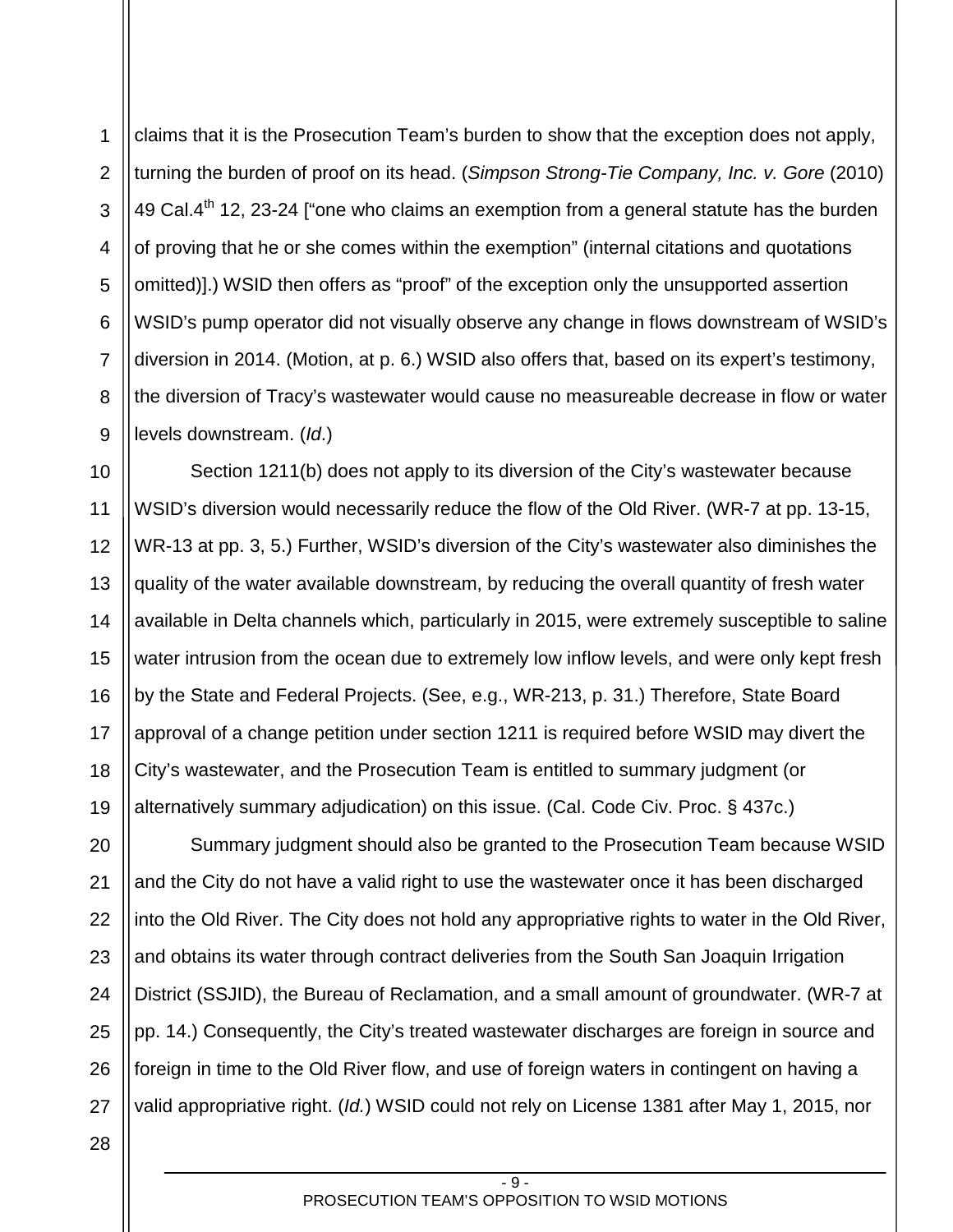1 2 Banta-Carbon's Statement 495 after June 12, because there was no water available for those appropriative rights after those dates. (WR-34, WR-36.)

3 4 5 6 7 8 9 10 11 12 13 14 15 16 17 Water Code section 1210 grants the City the exclusive right to the treated wastewater as against anyone who supplied the City with that water, unless otherwise provided by an agreement between the supplier and the City. (Water Code § 1210.) But section 1210 does not grant the City the absolute right to the wastewater, nor to divert the wastewater after it is discharged into the Old River. The general rule is diversions of wastewater discharged to a stream channel can occur only under a valid appropriative water right. Water Code sections 1485 and 1486 carve out limited exceptions to this rule, in that wastewater dischargers in very specific geographical areas (not applicable to the City of Tracy) may obtain appropriative permits to their own wastewater discharges and such permits are not subject to the normal rules of priority. This encourages such dischargers to treat their wastewater sufficiently to be able to sell their wastewater downstream. WSID reads sections 1485 and 1486 to merely allow such dischargers to obtain permits that they do not actually need. (Motion, p. 8:7-14.). Such an interpretation removes all meaning and effect from these sections, or, as WSID suggests, adds unnecessary regulatory layers. These interpretations must be rejected.

18 19 20 21 22 23 24 25 The legal authority WSID's cites in its motion is not on point because WSID incorrectly assumes that the City has an appropriative right to the wastewater. (WSID Motion, at pp. 6:24-8:14.) WSID's understanding is not correct as a matter of law, and ignores State Water Board precedent. The Board has required wastewater dischargers to obtain appropriative permits in order to withdraw discharged water downstream, for example, in Water Rights Decision  $1638^2$  $1638^2$  (WR-230), where the City of Thousand Oaks obtained a wastewater change petition and an appropriative permit (App. 29408; Permit 20952) in order to divert its wastewater flows downstream from its treatment plant.

<span id="page-12-0"></span>26 27 For these reasons, the Prosecution Team is entitled to summary judgment (or summary adjudication) on the issue of whether the City must obtain approval of a

 $-10 -$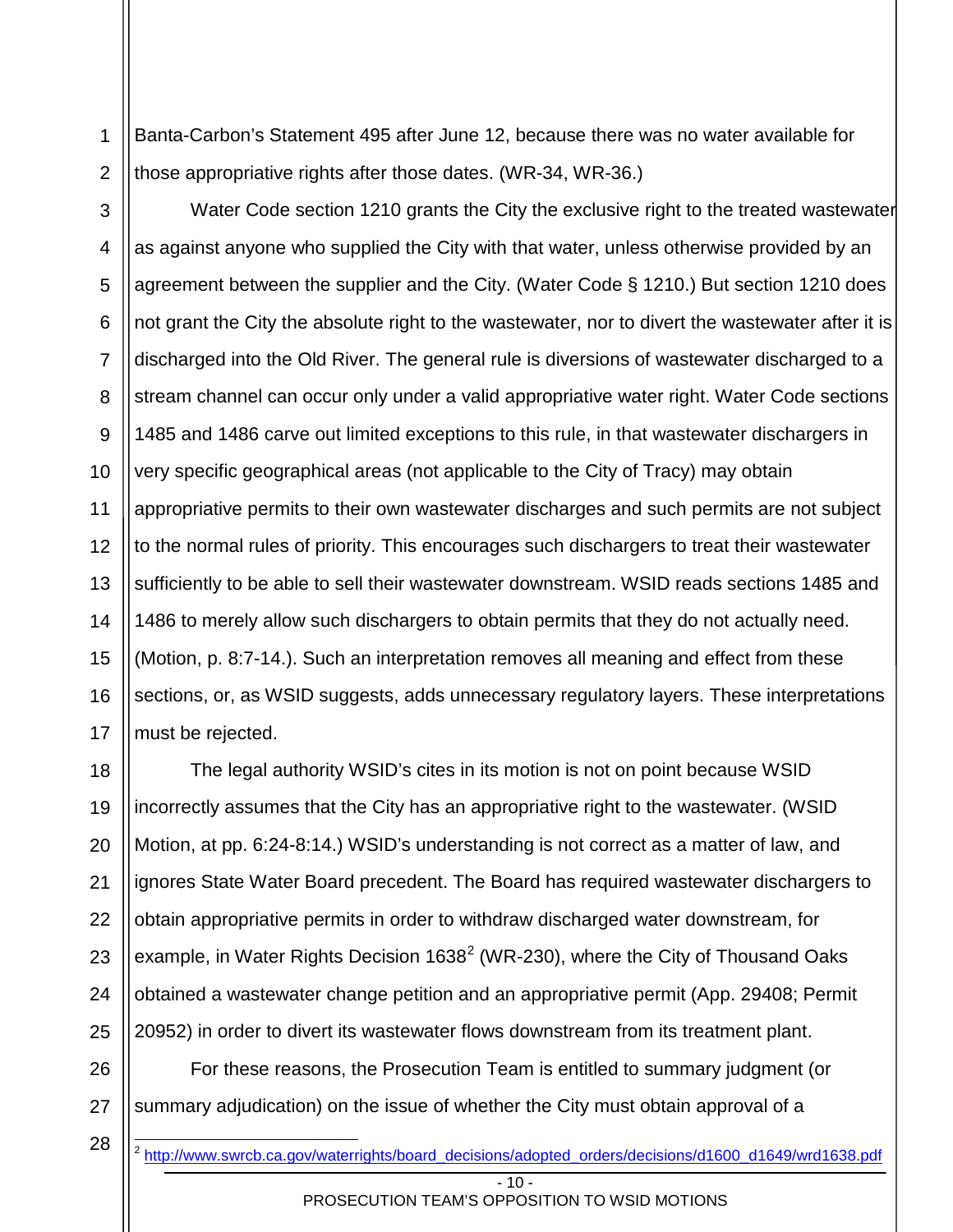2 3 wastewater change petition under Water Code section 1210 prior to commencing the wastewater agreements, and whether the City and/or WSID must have a valid appropriative right to divert the wastewater discharged into the Old River.

## **3. Certain diversions of tailwater from the Bethany Drain were unauthorized; WSID is not entitled to summary judgment**

WSID is not entitled to summary judgment on the tailwater diversion issue because disputed issues of material fact exist concerning the source of the tailwater that WSID pumps from the Bethany Drain. (WR-209 at pp. 14-15; Prosecution Team's Response to WSID's Separate Statement of Facts, 20.) Certain diversions from the Bethany Drain count against License 1381, and thus were unlawful after issuance of the 2014 and 2015 Unavailability Notices because WSID did not have a valid claim for diversion. (WSID's Motion, at pp. 8:15-10:26, Part III.C.) Specifically, where tailwater that first originated as a diversion under License 1381, or a neighboring landowners' appropriative right, is diverted from the Bethany Drain, diversion of that tailwater counts against License 1381 because it is not foreign in source.

Water Code section 1202(d) explains that if "water which having been appropriated or used flows back into a stream, lake or other body of water," then that water becomes unappropriated, meaning that the water is available for appropriation by downstream- rights holders. (Water Code § 1202.) WSID admits that a portion of the water it pumps from the Bethany Drain includes return flows from License 1381, and water from other appropriators that flows into the drain. (WR-13 at 6.) This water is abandoned and subject for downstream appropriation once it enters the stream channel. (Wat. Code § 1202(d).) WSID's reliance on Water Code section 7075 here is misplaced, as that section applies only to imported water.

The tailwater apparently also includes water from other sources, including foreign sources, but WSID does not measure how much water it recaptures from each source. (WR-8, WR-13, WR-209.) And none of the authorities WSID cites allows it to recapture the foreign water discharged into the Old River without adequately measuring the amount of

1

<span id="page-13-0"></span>4

5

6

7

8

9

10

11

12

13

14

15

16

17

18

19

20

21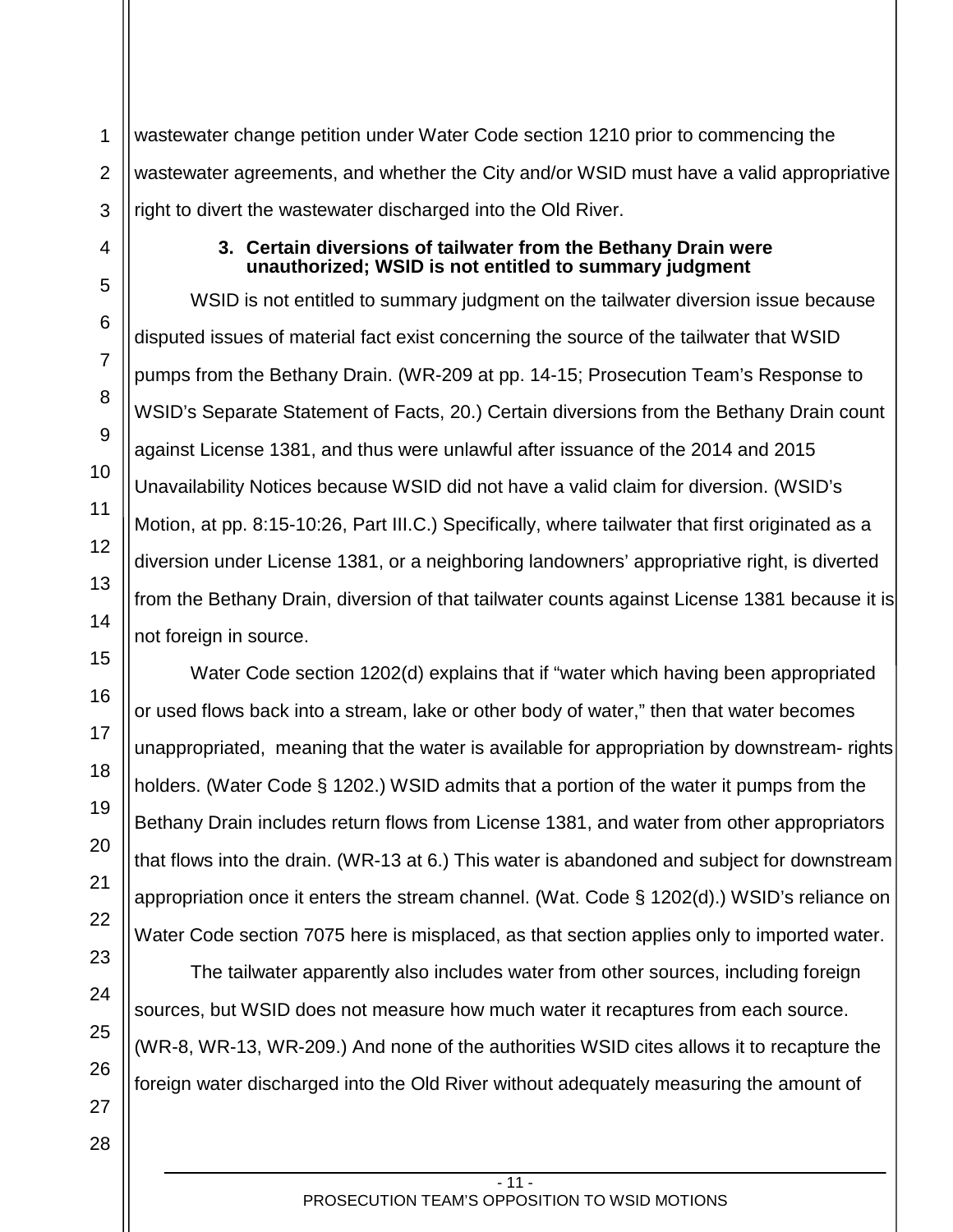1 2 water available for re-diversion. $3$  Therefore, WSID is not entitled to summary judgment on the tailwater issue.

## **4. WSID has not submitted sufficient evidence to support its summary judgment motion**

There are disputed issues of material fact precluding issuance of summary judgment as noted above. In addition, there are gaps in WSID's evidence because Jack Alvarez's testimony (WSID 0158) has been stricken from the record, and Rick Martinez's testimony (WSID 060) does not include many of the paragraphs WSID cites to in support of its motion. (See, e.g., Prosecution Team's Response to WSID's Separate Statement of Facts at ¶¶ 26- 34.) The Prosecution Team objects to any consideration of Jack Alvarez's declaration given the Hearing Officers' February 18, 2016, ruling, $4$  and objects to Rick Martinez's declaration to the extent WSID cites to paragraphs or statements that are not actually included in that declaration. (See, e.g., Prosecution Team's Response to WSID's Separate Statement of Facts at ¶¶ 26-34.)

## **B. WSID provides no evidence of violations of the separation of functions or ex parte rules to warrant dismissing this proceeding on due process grounds**

16 18 19 20 22 23 24 25 WSID moves to dismiss on the theory that there is an unacceptable risk that Hearing Officer Spivy-Weber is impermissibly biased in favor of the Prosecution Team as a result of the Board's failure to maintain the requisite separation of functions and adhere to *ex parte* communication rules (Motion, at p. 13:23-25) as required by the Supreme Court's decision in *Morongo Band of Mission Indians v. State Water Resources Control Board* (2009) 45 Cal.4th 731 (*Morongo*). *Morongo* holds that the due process guarantee of a fair hearing can be violated upon proof of actual bias on the part of the decision-maker or a showing that the "probability of actual bias…is too high to be constitutionally tolerable." (*Morongo*, *supra*, 45 Cal.4th at p. 737.) In the context of administrative agency adjudications, impartiality of the adjudicator is presumed and this presumption "can be overcome only by specific evidence

<span id="page-14-2"></span>26

27

<span id="page-14-0"></span>3

4

5

6

7

8

9

10

11

12

13

<span id="page-14-1"></span>14

15

17

<sup>3</sup> WSID admits that it diverted in excess of Bethany Drain discharges on at least 22 days during the 2015 unavailability period (WR-216, 217, 234). <sup>4</sup>

<span id="page-14-3"></span><sup>28</sup> [http://www.waterboards.ca.gov/waterrights/water\\_issues/programs/hearings/byron\\_bethany/docs/bbidwsid\\_ruli](http://www.waterboards.ca.gov/waterrights/water_issues/programs/hearings/byron_bethany/docs/bbidwsid_rulingltr_021816.pdf) [ngltr\\_021816.pdf](http://www.waterboards.ca.gov/waterrights/water_issues/programs/hearings/byron_bethany/docs/bbidwsid_rulingltr_021816.pdf)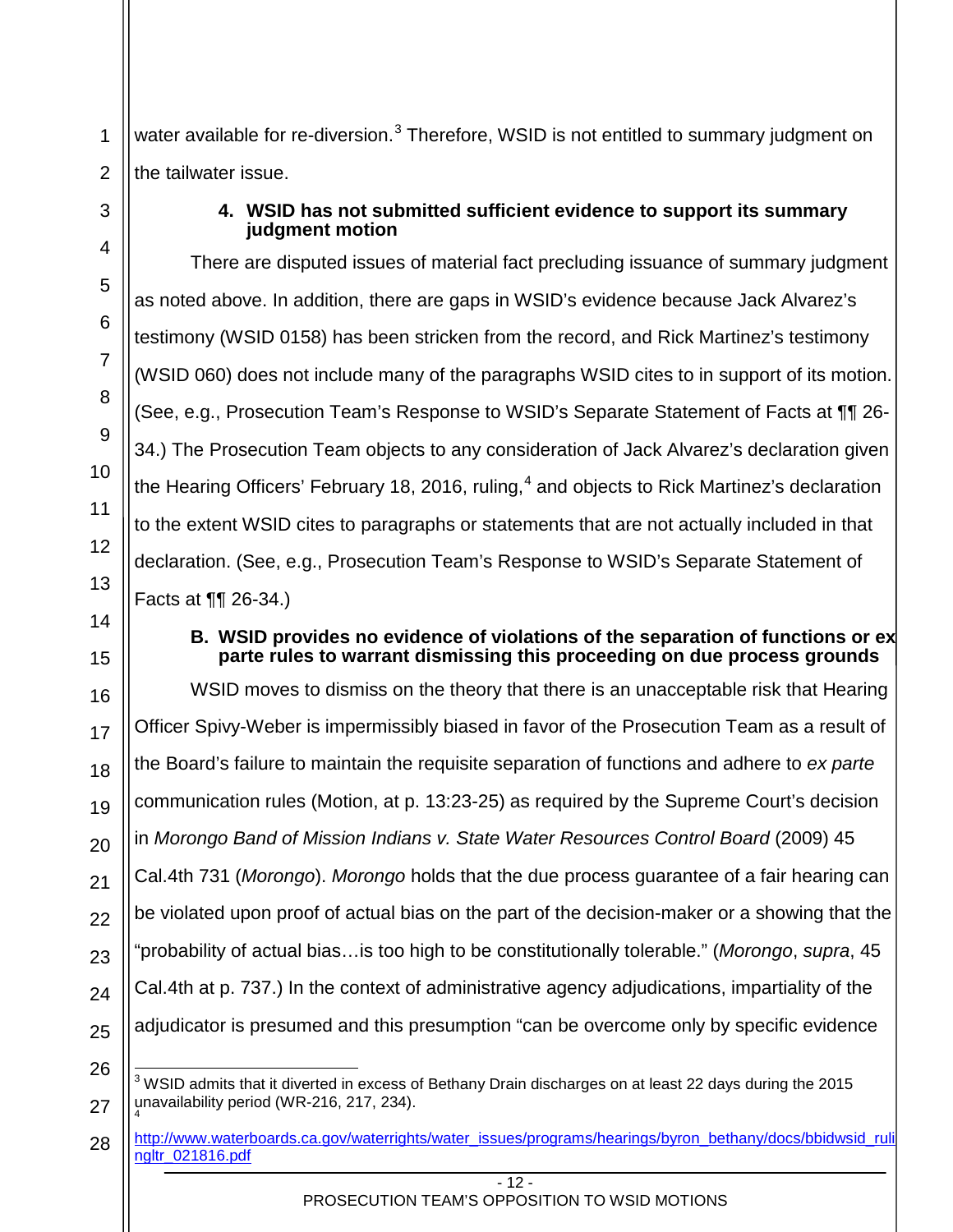demonstrating actual bias or a particular combination of circumstances creating an unacceptable risk of bias." (*Id*. at pp. 741-42.) WSID has made no such showing here.

## **1. WSID fails to establish any actual bias by Hearing Officer Spivy-Weber that would violate due process**

In its motion to dismiss, WSID does not and cannot provide evidence of any actual bias on the part of Hearing Officer Spivy-Weber that would constitute a violation of due process and warrant dismissal of this proceeding. To make this showing, the evidence demonstrating bias must clearly be attributable to the administrative hearing officer. (See, e.g., *Nasha v. City of Los Angeles* (2004) 125 Cal.App.4th 470, 473 [article authored by Planning Commission member attacked project pending before commission].) WSID does not even attempt to show actual bias directly attributable to Ms. Spivy-Weber, thereby conceding that it cannot. Where, as here, a petitioner fails to establish how any alleged bias is attributable to the actual decision-maker, the claim must fail. (*Kenneally v. Lungren* (9th Cir. 1992) 967 F.2d 329, 333-334.)

## **2. WSID fails to demonstrate the existence of particular circumstances creating an unacceptable risk of bias on the part of Hearing Officer Spivy-Weber**

Unable to establish actual bias, WSID asserts that Prosecution Team members' discussions with Board members regarding potential water rights curtailments and droughtrelated water availability violate the Board's internal separation of functions and prohibition on ex parte communications and constitute particular circumstances that create an unacceptable risk of bias on the part of any member of the Board, including Hearing Officer Spivy-Weber. (Motion, at p. 18:11-18; *Morongo*, *supra*, 45 Cal.4th at pp. 741-42; Gov. Code, § 11425.10, subd. (a)(4).) However, WSID fails to demonstrate how the circumstances of this case result in the risk of bias required to show a due process violation. As demonstrated below, and consistent with the Administrative Procedures Act and the strictures of *Morongo*, the procedural mandates to separate the prosecutorial and advisory functions and to avoid impermissible ex parte communications have been strictly followed in this case to date. Accordingly, the particular circumstances held to create an impermissible risk of bias in

1

2

<span id="page-15-0"></span>3

4

5

6

7

8

9

10

11

12

13

<span id="page-15-1"></span>14

15

16

17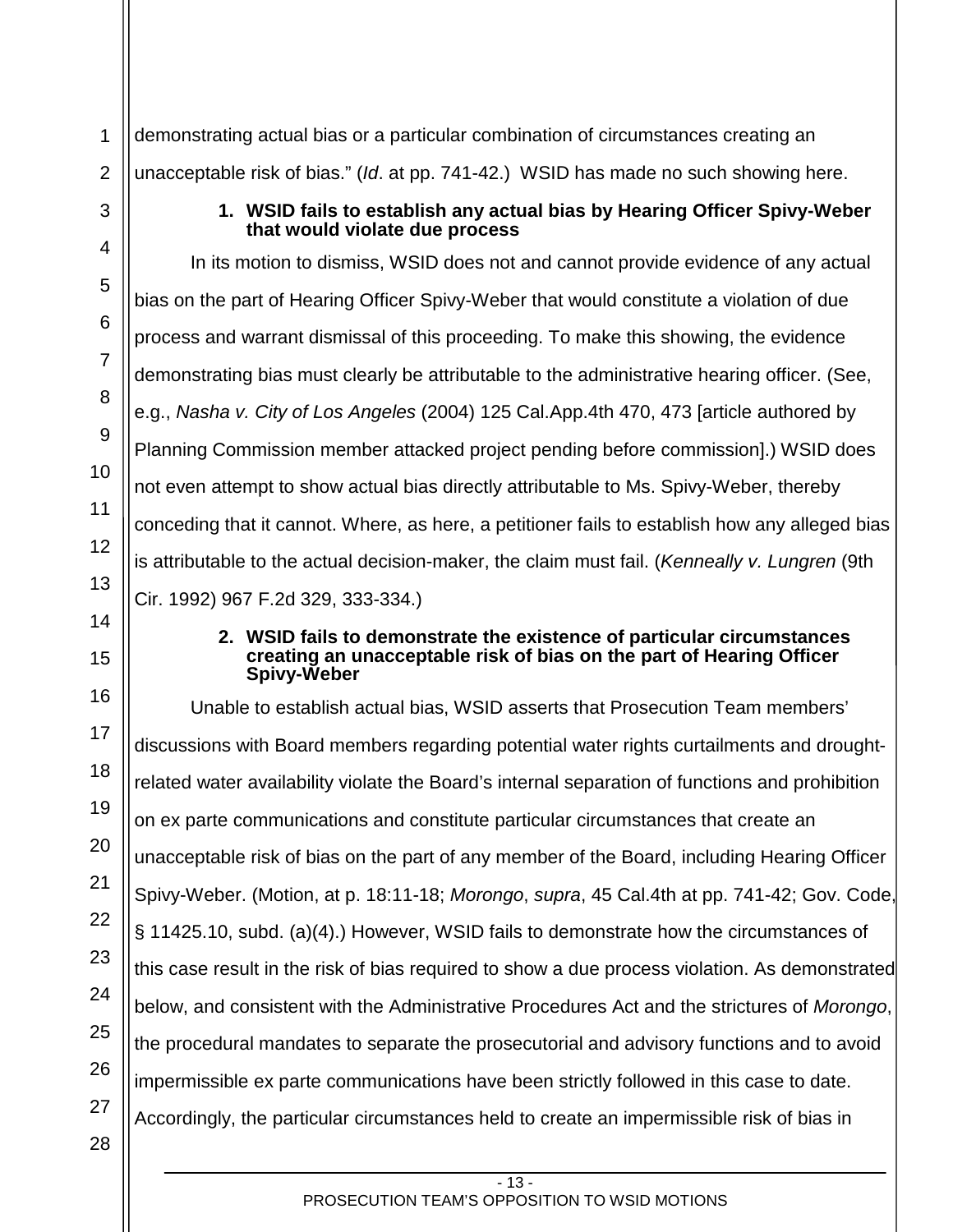<span id="page-16-0"></span>cases such as *Nightlife Partners, Ltd. v. City of Beverly Hills* (2003) 108 Cal.App.4th 81 and *Quintero v. City of Santa Ana* (2003) 114 Cal.App.4th 810 are absent here.

## **a) The Board has maintained the proper separation of functions during this proceeding**

WSID argues that Prosecution Team members have impermissibly advised the Board on the issues being litigated in this proceeding in violation of separation of functions rules. *Nightlife* and *Quintero* are helpful to evaluate WSID's claim that the Board has failed to maintain a separation of functions. In *Nightlife*, the Court found that the separation of functions had not been maintained because the attorney advising the hearing officer on appeal had previously advocated for denial of petitioner's permit. (*Nightlife*, *supra*, 108 Cal.App.4th at p. 95.) The key circumstances relied upon in *Quintero* to find a due process violation were that the agency's attorney had acted in both prosecutorial and advisory roles in the same matters, and that the attorney had become the agency's "sole or primary legal adviser." (*Morongo*, *supra*, 45 Cal.4th at p. 739.) As in *Morongo*, neither of these circumstances is present in this case.

First, the Prosecution Team members have not "advised" the Board in the same proceeding in which they are now serving as advocates, or in any other related proceeding before the Hearing Officer. Contrary to WSID's contentions, general informational briefings on staff's water availability analyses, water right curtailment notices and potential enforcement actions are not the same proceeding as the draft CDO against WSID. Under WSID's proposed construction of administrative law, the Board presumably must refuse to hear general informational briefings from its staff regarding any issue that might subsequently invoke an enforcement proceeding for fear that they might commingle agency functions. But such chilling of informed governance is not required by due process, nor would it provide any discernible additional safeguards to petitioners regarding later-initiated administrative proceedings. As evidenced by the Prosecution Team members' careful practice of not discussing how the water availability analysis would apply to a specific diverter or the particulars of any ongoing enforcement actions when updating the Board

#### - 14 - PROSECUTION TEAM'S OPPOSITION TO WSID MOTIONS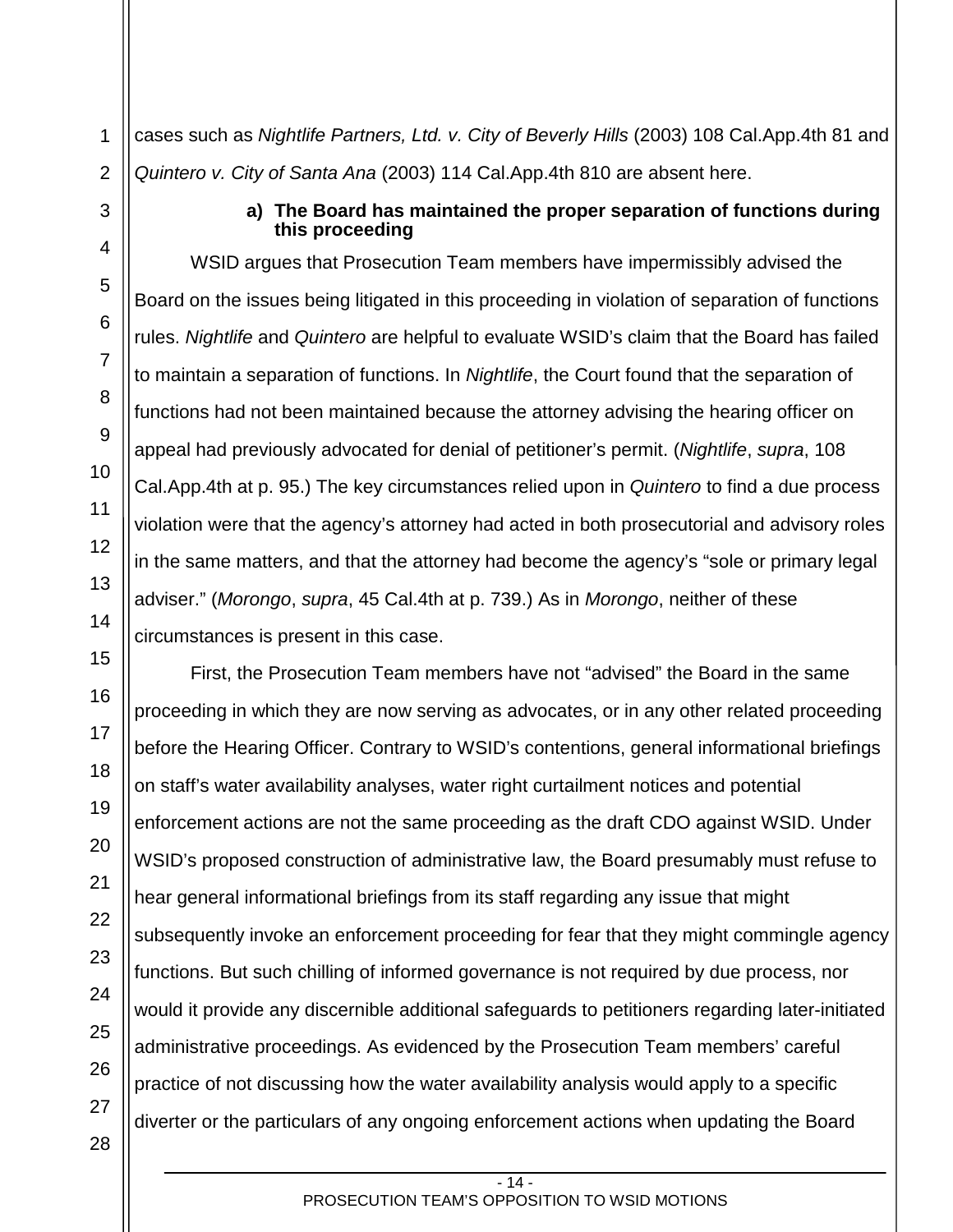2 (see, e.g., BBID-306 at p. 4), the requisite safeguards are already in place and being followed. Accordingly, WSID's right to due process has been preserved.

3 4 5 6 7 8 9 10 11 12 13 14 15 16 Second, the Prosecution Team members have not "advised" the Board at all, let alone served as the Board's primary advisors. As illustrated by *Nightlife* and *Quintero*, a staff member "advises" a Board by analyzing a set of specific facts and recommending a particular course of action in the context of a pending adjudicatory proceeding. (*Nightlife*, *supra*, 108 Cal.App.4th at p. 95; *Quintero*, *supra*, 114 Cal.App.4th at pp. 815-817.) Here, the Prosecution Team members merely provided updates in the context of non-adjudicatory, informational briefings and did not recommend any course of action as to adoption of the water supply analysis or its application to any particular diverter, let alone WSID. To the contrary, these updates merely provided the basic methodology behind the water availability analysis and cited to the concerns of stakeholders regarding its accuracy. (See, e.g., BBID-316 at pp. 4-5.) WSID fails to cite to a single case in which an administrative officer or board was precluded from acting on a matter simply because it had previously received information regarding matters of a general nature and wide applicability in a nonadjudicatory setting, nor is there any such case.

17 18 19 20 21 22 WSID presents no evidence that the Board has violated the separation of functions. WSID's allegations regarding the Prosecution Team and Hearing Officer are factually and legally unsupportable, and WSID makes no allegations and offers no evidence as to any possible separation of functions issues regarding current members of the Advisory Team. Accordingly, WSID has not met its evidentiary burden and its motion to dismiss for violations of due process should be denied.

<span id="page-17-0"></span>23

1

## **b) There have been no impermissible ex parte communications**

24 25 26 27 28 WSID contends that the Prosecution Team members' updates in front of the Board, presentations at public workshops, and emails with Board members regarding water availability and water curtailments constitute impermissible ex parte communications that create an intolerable risk of biased decision making. (Motion, at p. 13:12-14.) This contention is baseless.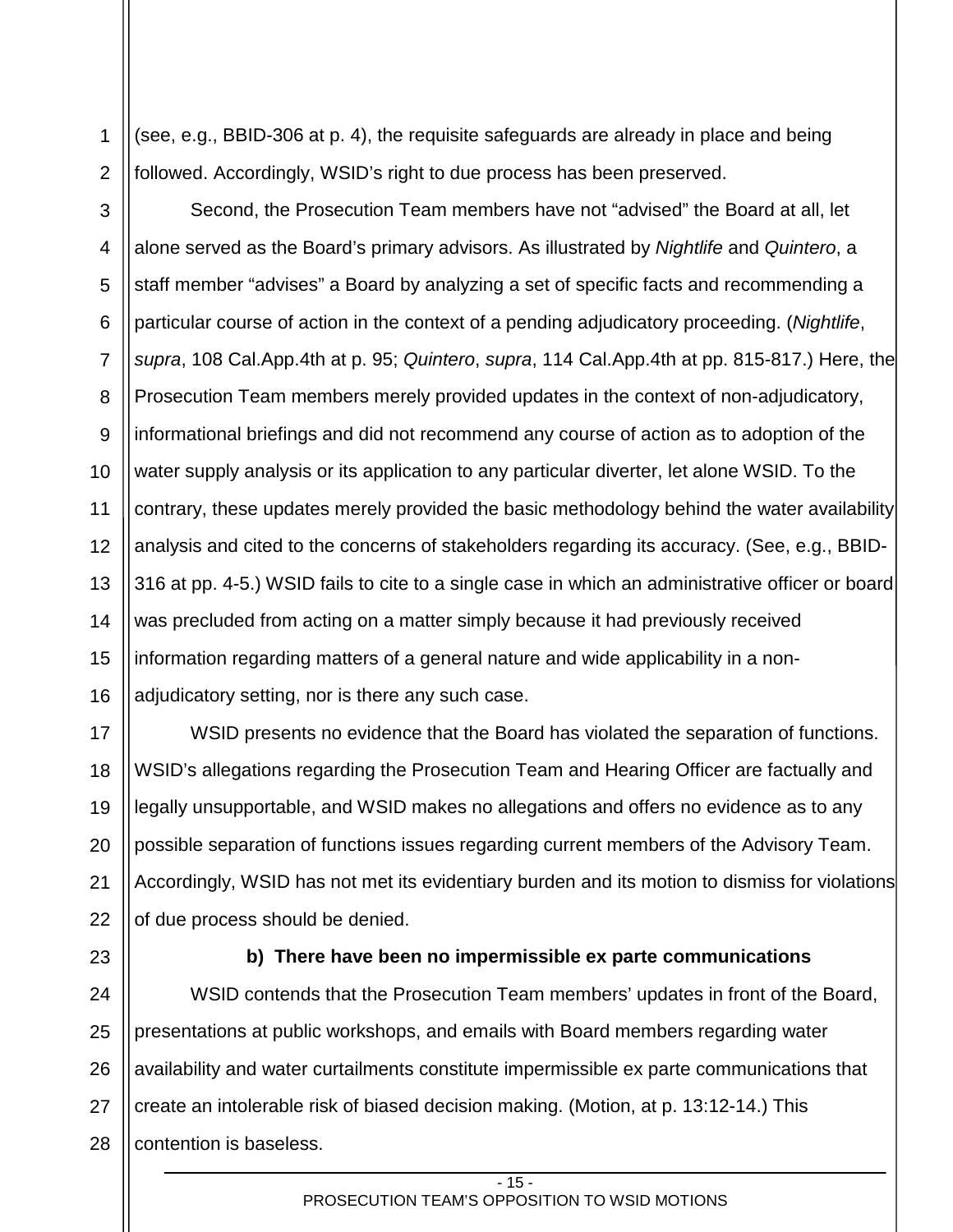1 2 3 4 5 6 7 Government Code section 11430.10 provides that, when an agency adjudicatory proceeding is pending, no employee or representative of the agency who is acting as a party to the proceeding shall communicate directly or indirectly to the presiding officer of the proceeding without notice and opportunity for all other parties to participate in the communication. (Gov. Code, § 11430.10, subd. (a).) A proceeding is "pending" within the meaning of this statute once the agency issues a pleading or there is an application for an agency decision, whichever is earlier. (*Id*. § 11430.10, subd. (c).)

8 9 10 11 12 13 14 15 16 Here, WSID claims that Board members were advised during 2014 and 2015 by members of the Prosecution Team on matters related to this proceeding. However, there was no "pending proceeding" within the meaning of the Government Code, and the Board's ex parte procedures that prohibit such communications did not apply until the enforcement proceedings at issue here commenced when Board staff issued the draft CDO on July 16, 2015. (WR-1.) Also, the regular updates provided by staff at public Board meetings and comments at public workshops are not prohibited ex parte communications because they occurred at open, public Board meetings where all interested parties have an opportunity to participate in the communication, as required by the Government Code.

17 18 19 20 21 Further, none of the emails cited by WSID establishes that there were any prohibited ex parte communications from members of the Prosecution Team to members of the Board, or that there was otherwise a failure to adequately separate the Board staff's prosecutorial and advisory functions – either after or before the current draft CDO became pending. As the Supreme Court held in *Morongo*:

[t]he agency head is free to speak with anyone in the agency…except the personnel who serves as adversaries *in a specific case*…Virtually the only contact that is forbidden is communication in the other direction: a prosecutor cannot communicate off the record with the agency decision maker or the decision makers' advisors *about the substance of the case*.

25 (*Morongo, supra*, 45 Cal.4th at p. 738, original italics.) As discussed above, the

26 communications in question between Prosecution Team members and the Board did not

- 27 address the substance of this proceeding. These communications did not involve
- 28

22

23